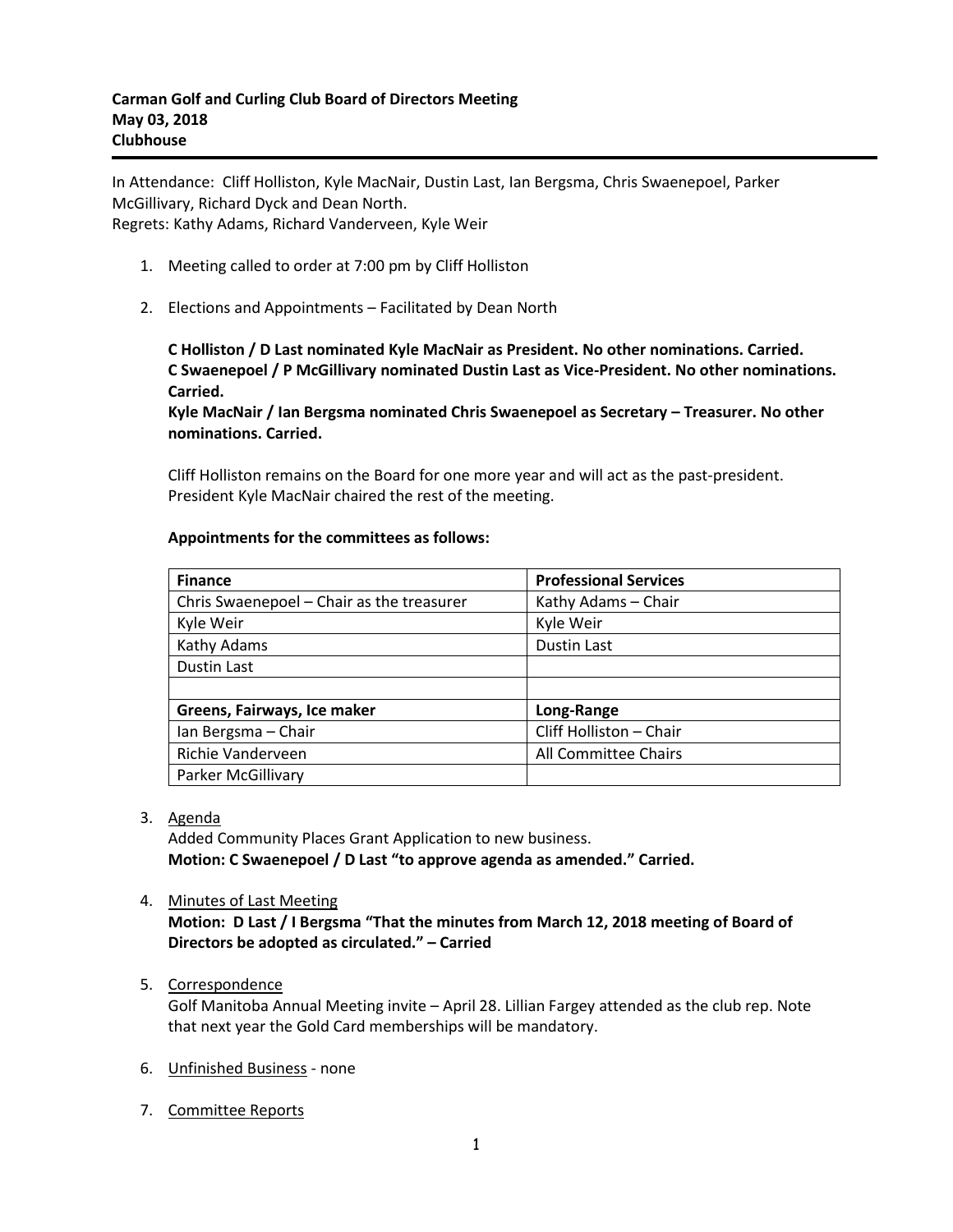- a) General Manager/Professional Services/Clubhouse as presented.
	- I. Golf memberships are behind last years number. Leagues have begun or will start next week. Card draw at 3951. Crokinole tournament was fun and will plan another in fall. Fire Marshall inspected the building and we have a few things to correct by May 31.
- b) Greens & Fairways / Ice making as presented
	- I. Course opened last week. It wintered well but needs water.
	- II. Looking to trim trees on #10 and # 16 along the cart trails.
- c) Long Range Committee none
- d) Finance sent in advance.
	- I. March 2018 financial recap and reports presented.
	- II. Two large invoices reviewed. 1) A hot water tank was replaced at a cost of \$7174.42 including taxes. 2) Controlled Air to fix the air make up unit for the restaurant at a total cost of \$5647.85 **Motion: D Last / C Swaenepoel "that we pay \$3000 from the Card Draw Funds towards the Hot Water Tank." Carried.**
- 8. New Business
	- a) **Motion: D Last / C Swaenepoel "that the Committee reports presented to the Board of Directors are adopted as circulated." Carried**
	- b) Seven new shareholders were presented for board approval as well as two transfers to a surviving spouse. **Motion: I Bergsma / P McGillivary to approve as per report listing the 9 names." Carried.**
	- c) Core Values presented to the Board for consideration as follows:
		- **C.** Commitment
		- **A.** Accountability
		- **R.** Respect
		- **E.** Excellence

We CARE about our members, our customers and our employees. We CARE about maintaining a positive and social golf & curling experience. We CARE about continuous improvement and innovation. We CARE about community responsibility. We CARE about doing the right thing.

# **Motion: I Bergsma / McGillivary "that we adopt the core values attributed to C.A.R.E. as presented. Carried.**

d) Policies. A memo from Richard on policies taken from the recent by-law review highlighting the need to be reviewed along with a few others. They include pricing, expense approvals, duties of board and executive, governance, conflict of interest, confidentiality, conduct, financial, personnel, harassment, cell phone use and concussion protocol. An ad hoc committee was created to begin the process.

**Motion: I Bergsma / C Swaenepoel "that Cliff, Kyle, Dean and Richard be appointed to review policies that will be presented for Board approval." Carried.**

e) Community Places Grant reviewed with the board by Kyle. We need letters of support, a plan to deal with change of Freon requirements, and a copy of calendar events for the club. Kyle would like these in place by May 21 to support our application due a week after.